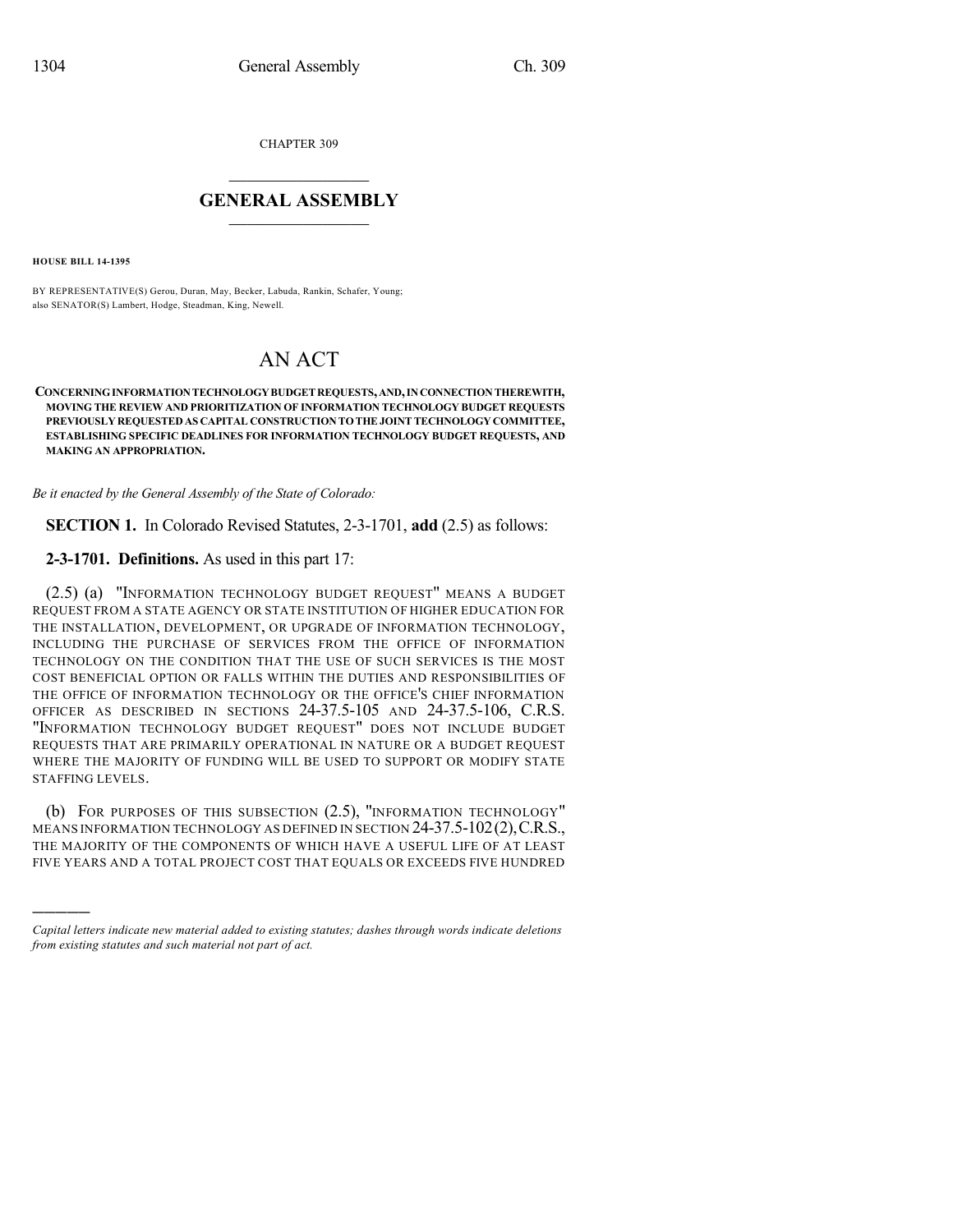THOUSAND DOLLARS; EXCEPT THAT "INFORMATION TECHNOLOGY" DOES NOT INCLUDE PERSONAL COMPUTER REPLACEMENT OR MAINTENANCE, UNLESS SUCH PERSONAL COMPUTER REPLACEMENT OR MAINTENANCE IS A COMPONENT OF A LARGER COMPUTER SYSTEM UPGRADE.

**SECTION 2.** In Colorado Revised Statutes, 2-3-1704, **amend** (9); and **add** (11) as follows:

**2-3-1704. Powers and duties of the joint technology committee.** (9) On or before the first day of the regular legislative session commencing on or after January 1, 2014, and on the first day of each regular legislative session thereafter, the joint technology committee shall submit a written report on the committee's findings and recommendations based on the committee's oversight pursuant to subsections(1)to (8) of this section to the joint budget committee. For any operational budget item related to information technologyand to the capital development committee for any capital budget item related to information technology. Such report may include:

(a) Legislation recommended by the committee that addresses any of the committee's findings and recommendations based on the committee's oversight pursuant to subsections (1) to (8) of this section. Any such legislation is exempt from the five-bill limitation specified in rule 24 of the joint rules of the senate and the house of representatives; AND

(b) Recommendations concerning appropriations to any state agency for information technology.

(c) Recommendations concerning state agency budget requests for information technology for the next fiscal year that have been approved by the office of information technology or the office of state planning and budgeting. Such recommendations may include the basis for approval by the committee, findings or comments on one or more budget requests, and a suggested prioritization of such budget requests.

 $(d)$  (b) Any information on approved budget requests and A report on the status of any information technology BUDGET REQUEST that was previously approved for phasing in or for incremental implementation over a period exceeding one year.

(11) (a) THE COMMITTEE SHALL STUDY ALL INFORMATION TECHNOLOGY BUDGET REQUESTS MADE BY ALL STATE AGENCIES AND STATE INSTITUTIONS OF HIGHER EDUCATION. FOR PURPOSES OF INSTITUTIONS OF HIGHER EDUCATION, THE COMMITTEE SHALL ONLY REVIEW STATE-FUNDED INFORMATION TECHNOLOGY BUDGET REQUESTS. THE COMMITTEE SHALL MAKE DETERMINATIONS OF THE PRIORITY TO BE ACCORDED TO SUCH INFORMATION TECHNOLOGY BUDGET REQUESTS BASED UPON INFORMATION MADE AVAILABLE TO THE COMMITTEE FROM ANY SOURCES WITH RESPECT TO ESTIMATES OF REVENUES AVAILABLE IN A FISCAL YEAR FOR INFORMATION TECHNOLOGY BUDGET REQUESTS. THE COMMITTEE SHALL MAKE WRITTEN REPORTS SETTING FORTH ITS RECOMMENDATIONS, PRIORITIZATION, FINDINGS, AND COMMENTS AS TO EACH INFORMATION TECHNOLOGY BUDGET REQUEST, INCLUDING RECOMMENDATIONS REGARDING THE APPROPRIATE AMOUNT OF AN INFORMATION TECHNOLOGY BUDGET REQUEST, AND SHALL SUBMIT SUCH WRITTEN REPORTS TO THE JOINT BUDGET COMMITTEE FOR SUPPLEMENTAL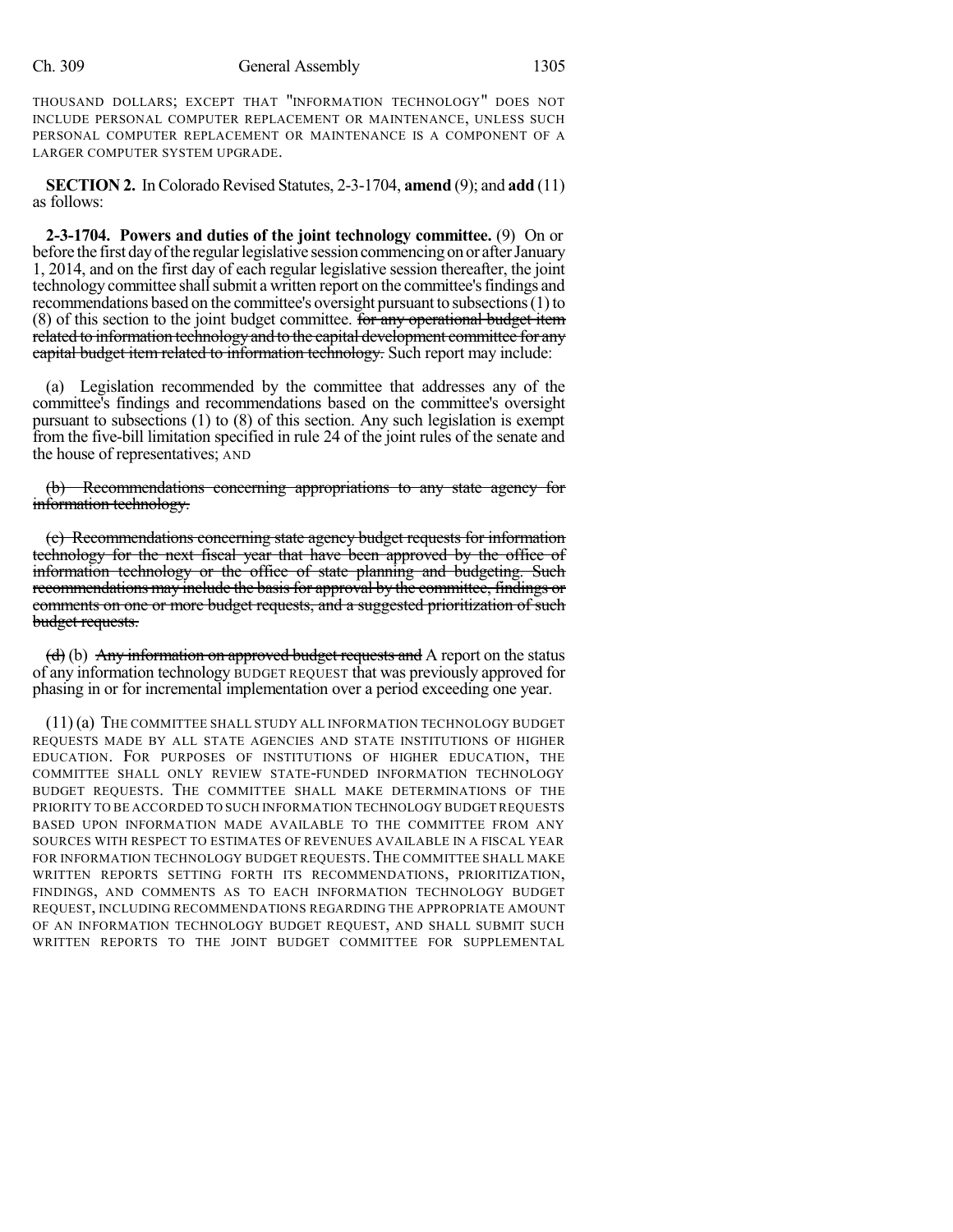INFORMATION TECHNOLOGY BUDGET REQUESTS NO LATER THAN JANUARY 15 OF EACH YEAR, AND FOR NEW OR AMENDED INFORMATION TECHNOLOGY BUDGET REQUESTS FOR THE UPCOMING FISCAL YEAR NO LATER THAN FEBRUARY 15 OF EACH YEAR.

(b) THE JOINT BUDGET COMMITTEE MAY SEEK THE COMMITTEE'S REVIEW OF ANY OPERATING BUDGET REQUEST FOR INFORMATION TECHNOLOGY.

(c) THE COMMITTEE SHALL HOLD SUCH HEARINGS AS MAY BE NECESSARY TO STUDY ALL INFORMATION TECHNOLOGY BUDGET REQUESTS MADE BY ALL STATE AGENCIES AND STATE INSTITUTIONS OF HIGHER EDUCATION.

(d) THE LEGISLATIVE COUNCIL STAFF SHALL ASSIST AND ADVISE THE COMMITTEE BY REVIEWING AND SUMMARIZING THE INFORMATION TECHNOLOGY BUDGET REQUESTS MADE BY ALL STATE AGENCIES AND STATE INSTITUTIONS OF HIGHER EDUCATION.

(e) THE COMMITTEE HAS THE DUTY TO FORECAST THE STATE'S REQUIREMENTS FOR FUTURE INFORMATION TECHNOLOGY BUDGET REQUESTS AS MAY BE NECESSARY OR DESIRABLE FOR ADEQUATE PRESENTATION OF THE PLANNING AND IMPLEMENTATION OF SUCH PROJECTS.

**SECTION 3.** In Colorado Revised Statutes, 2-3-203, **amend** (1) (b.1) (I) (A); and  $\text{add}(1)$  (b.1) (I) (C) as follows:

**2-3-203. Powers and duties of the joint budget committee - repeal.** (1) The committee has the following power and duties:

 $(b.1)(I)(A)$  Effective July 1, 2004, to hold hearings as required and to review the executive budget and the budget requests of each state agency and institution, including proposals for construction of capital improvements AND INFORMATION TECHNOLOGY BUDGET REQUESTS AS PRIORITIZED BY THE JOINT TECHNOLOGY COMMITTEE, and to make appropriation recommendations to the appropriations committees, or any successor committees, of each house.

(C) IF THE JOINT BUDGET COMMITTEE'S RECOMMENDATIONS TO THE APPROPRIATIONS COMMITTEES OF THE SENATE AND HOUSE OF REPRESENTATIVES IN THE ANNUAL GENERAL APPROPRIATION BILL ALTER THE DETERMINATIONS OF PRIORITY ESTABLISHED BY THE JOINT TECHNOLOGY COMMITTEE, PRIOR TO MAKING THE RECOMMENDATIONS, THE JOINT BUDGET COMMITTEE SHALL NOTIFY THE JOINT TECHNOLOGY COMMITTEE AND ALLOW FOR A JOINT MEETING OF THE TWO COMMITTEES. IF PART 17 OF THIS ARTICLE IS REPEALED, THIS SUB-SUBPARAGRAPH (C) IS REPEALED, EFFECTIVE JULY 1, 2018.

**SECTION 4.** In Colorado Revised Statutes, **amend** 24-37-101 as follows:

**24-37-101. Definitions.** As used in this part 1 ARTICLE, unless the context otherwise requires:

(1) "Director" means the director of the office of state planning and budgeting.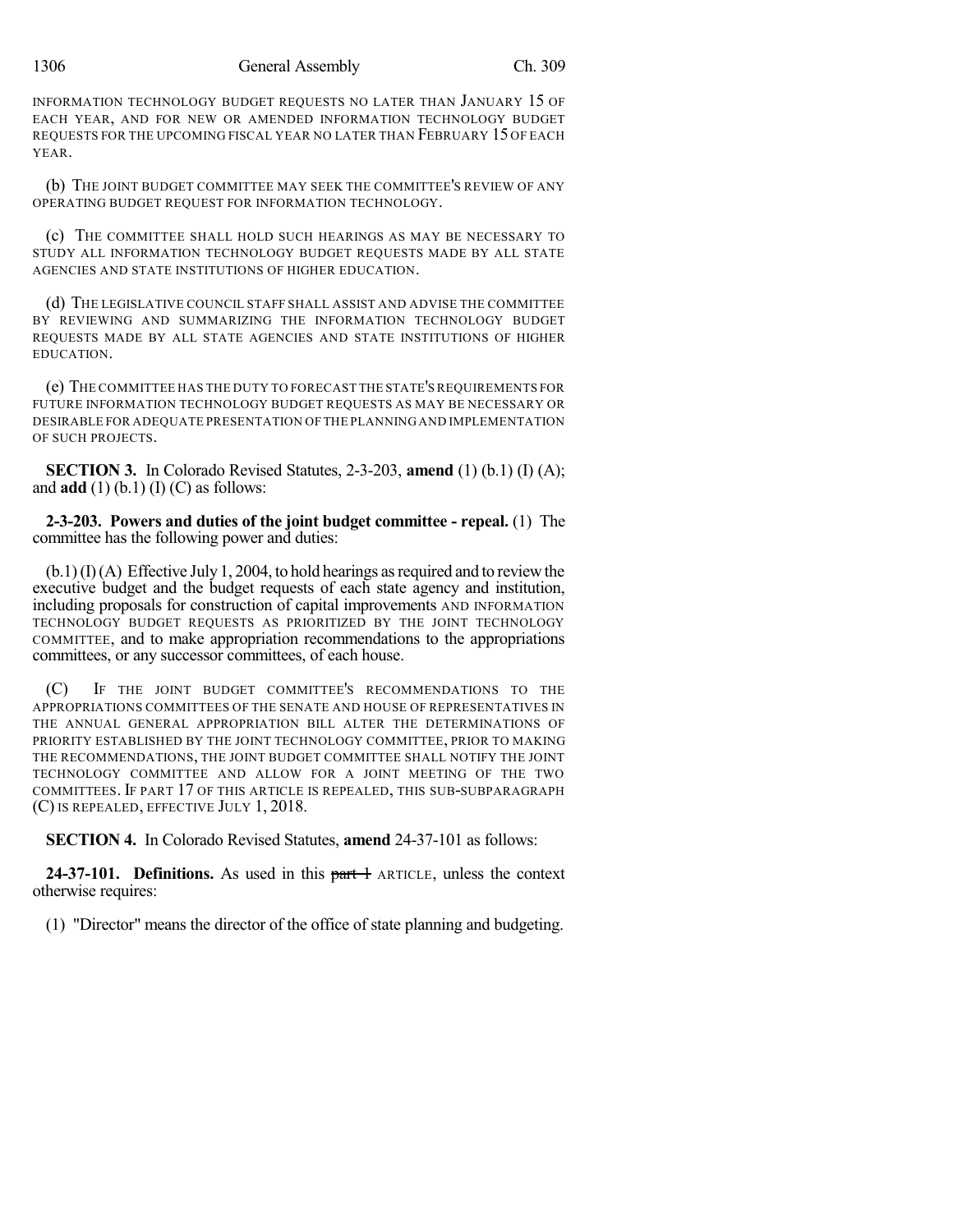(2) "INFORMATION TECHNOLOGY BUDGET REQUEST" HAS THE SAME MEANING AS SET FORTH IN SECTION 2-3-1701 (2.5), C.R.S.

 $(2)$  (3) "Office" means the office of state planning and budgeting.

**SECTION 5.** In Colorado Revised Statutes, 24-37-304, **amend** (1) (b) and (1) (b.5); and **add** (1) (c.5) as follows:

**24-37-304. Additional budgeting responsibilities.** (1) In addition to the responsibilities enumerated in section 24-37-302, the office of state planning and budgeting shall:

(b) EXCEPT AS PROVIDED IN PARAGRAPH  $(c.5)$  OF THIS SUBSECTION  $(1)$ , ensure submission to the joint budget committee of the general assembly by the deadlines set forth in section 2-3-208, C.R.S., of all agency requests for the upcoming year;

(b.5) EXCEPT AS PROVIDED IN PARAGRAPH (c.5) OF THIS SUBSECTION (1), ensure submission to the joint budget committee of the general assembly by the deadlines set forth in section 2-3-208, C.R.S., of all agency requests for supplemental appropriations for the current fiscal year;

(c.5) (I) ENSURE SUBMISSION TO THE JOINT TECHNOLOGY COMMITTEE OF:

(A) ALL INFORMATION TECHNOLOGY BUDGETREQUESTS BY EACH STATE AGENCY OR STATE INSTITUTION OF HIGHER EDUCATION FOR THE UPCOMING FISCAL YEAR NO LATER THAN OCTOBER 1 OF EACH YEAR;

(B) THE RECOMMENDED PRIORITY OF FUNDING OF ALL INFORMATION TECHNOLOGY BUDGET REQUESTS FOR THE UPCOMING FISCAL YEAR NO LATER THAN NOVEMBER 1 OF EACH YEAR; AND

(C) ALL REQUESTS FOR SUPPLEMENTAL INFORMATION TECHNOLOGY BUDGET REQUESTS FOR THE CURRENT OR PREVIOUS FISCAL YEAR BY EACH STATE AGENCY OR STATE INSTITUTION OF HIGHER EDUCATION NO LATER THAN DECEMBER 10 OF EACH YEAR.

(II) ALL NEW OR AMENDED INFORMATION TECHNOLOGY BUDGET REQUESTS SUBMITTED BY A STATE AGENCY OR STATE INSTITUTION OF HIGHER EDUCATION FOR THE UPCOMING FISCAL YEAR AFTER THE DEADLINES SPECIFIED IN SUB-SUBPARAGRAPH  $(A)$ ,  $(B)$ , OR  $(C)$  OF SUBPARAGRAPH  $(I)$  OF THIS PARAGRAPH (c.5) AS A RESULT OF CIRCUMSTANCES UNKNOWN TO, AND NOT REASONABLY FORESEEABLE BY, THE STATE AGENCY OR THE STATE INSTITUTION OF HIGHER EDUCATION MUST BE SUBMITTED NO LATER THAN DECEMBER 10 OF EACH YEAR.

(III) THE OFFICE MAY MODIFY THE RECOMMENDED PRIORITY FOR INFORMATION TECHNOLOGY BUDGET REQUESTS FOR THE UPCOMING FISCAL YEAR NO LATER THAN JANUARY 1 OF THE YEAR FOLLOWING THE ORIGINAL SUBMISSION DESCRIBED IN SUB-SUBPARAGRAPH (B) OF SUBPARAGRAPH (I) OF THIS PARAGRAPH (c.5).

(IV) IN THE EVENT OF AN EMERGENCY,THE OFFICE MAY SUBMIT AN INFORMATION TECHNOLOGY BUDGET REQUEST FOR A STATE AGENCY OR STATE INSTITUTION OF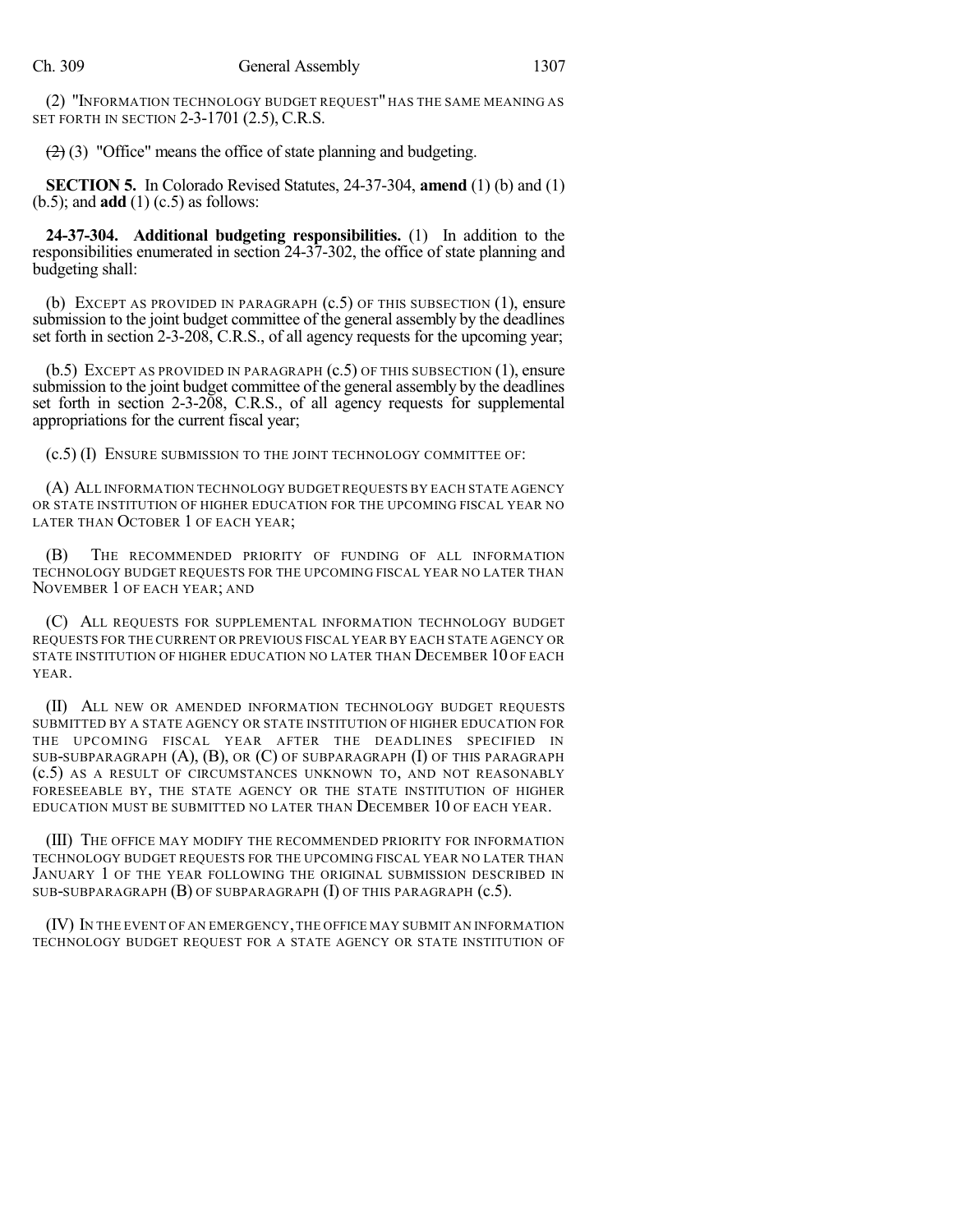HIGHER EDUCATION AFTER THE DEADLINES SPECIFIED IN SUBPARAGRAPHS (I) AND (II) OF THIS PARAGRAPH (c.5) IF THE OFFICE, AS SOON AS POSSIBLE BUT NO LATER THAN THIRTY DAYS AFTER DETERMINING THE EMERGENCY, MAKES A PRESENTATION TO THE JOINT TECHNOLOGY COMMITTEE EXPLAINING THE NATURE OF THE EMERGENCY AND THE ESTIMATED TIME FOR SUBMISSION OF SUCH BUDGET REQUEST.

**SECTION 6.** In Colorado Revised Statutes, 24-30-1301, **amend as amended by House Bill 14-1387** (1), (2) (g), and (10) as follows:

**24-30-1301. Definitions.** As used in this part 13, unless the context otherwise requires:

(1) (a) "Capital asset" means:

 $(a)$  (I) Real property;

(b) Information technology;

 $(e)$  (II) Fixed equipment;

(d) (III) Movable equipment; or

 $(e)$  (IV) Instructional or scientific equipment with a cost that exceeds fifty thousand dollars; except that "capital asset" does not include instructional or scientific equipment purchased by a state institution of higher education if the institution uses moneys other than those appropriated pursuant to section 24-75-303. INSTRUCTIONAL OR SCIENTIFIC EQUIPMENT DOES NOT INCLUDE INFORMATION TECHNOLOGY.

(b) "CAPITAL ASSET" DOES NOT MEAN INFORMATION TECHNOLOGY. ALL INFORMATION TECHNOLOGY BUDGET REQUESTS MUST BE PRESENTED AS SET FORTH IN SECTION 2-3-1704 (11), C.R.S.

(2) "Capital construction" means:

 $(g)$  Installation, development, or upgrade of information technology, including the purchase of services from the office of information technology on the condition that the use of such services is the most cost beneficial option or falls within the duties and responsibilities of the office of information technology or the office's chief information officer as described in sections 24-37.5-105 and 24-37.5-106.

(10) "Information technology" means information technology as defined in section  $24-37.5-102(2)$ , the majority of the components of which have a useful life of at least five years and a total project cost that equals or exceeds five hundred thousand dollars; except that "information technology" does not include personal computer replacement or maintenance, unless such personal computer replacement ormaintenance is a component of a larger computersystemupgrade, andexceptthat "information technology" does not include information technology purchased by a state institution of higher education if the institution uses moneys other than those appropriated pursuant to section 24-75-303.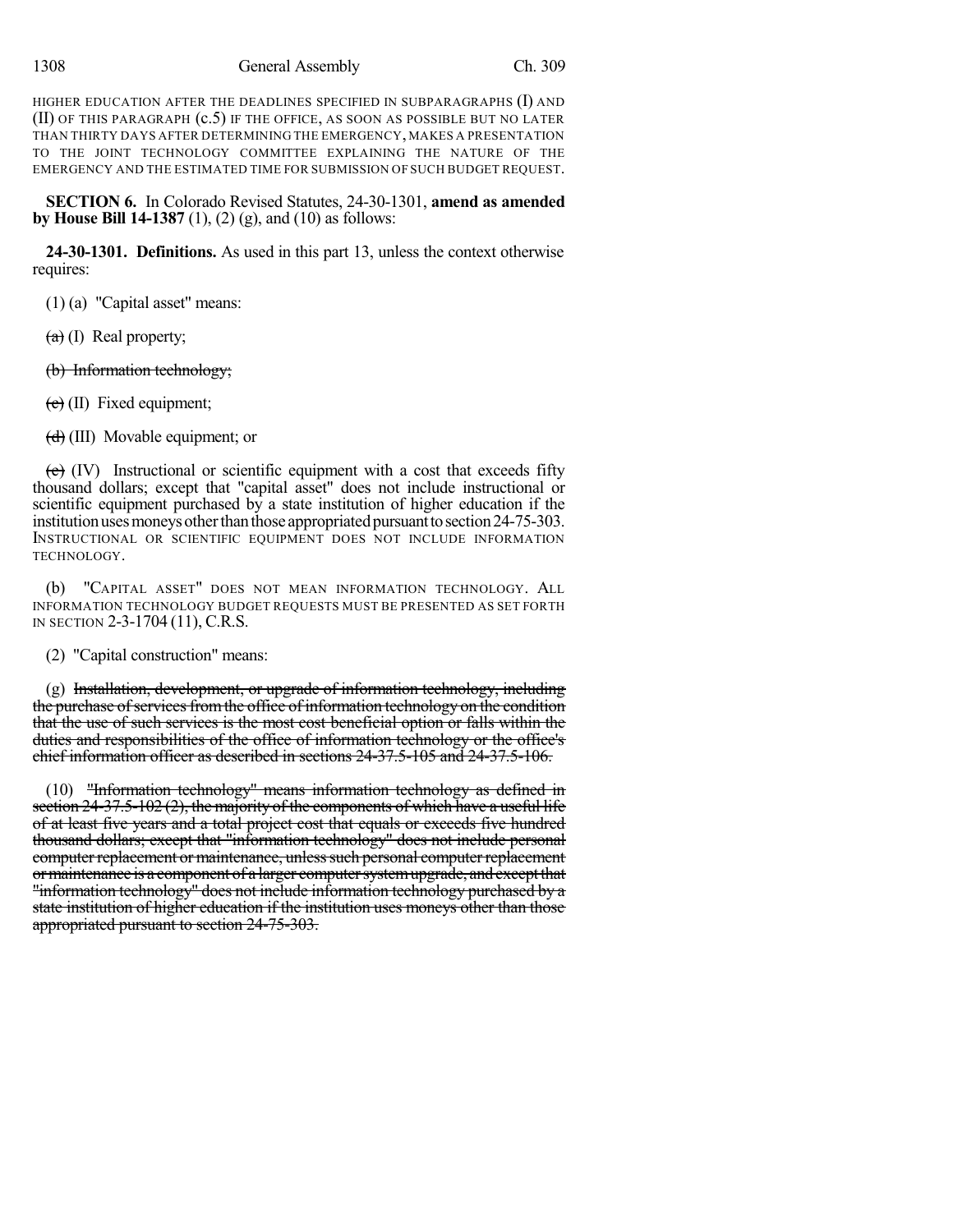**SECTION 7.** In Colorado Revised Statutes, 23-1-106, **amend as amended by House Bill 14-1387** (10.3) (c) as follows:

**23-1-106. Duties and powers of the commission with respect to capital construction and long-range planning - legislative declaration - definitions.** (10.3) As used in this section, unless the context otherwise requires:

(c) "Capital construction" has the same meaning as set forth in section 24-30-1301 (2), C.R.S. except that it does not include the installation, development, or upgrade of information technology as specified in section  $24-30-1301$  (2) (g), C.R.S.

**SECTION 8.** In Colorado Revised Statutes, 2-3-203, **amend as amended by House Bill 14-1395,** (1) (b.1) (I) (A) as follows:

**2-3-203. Powers and duties of the joint budget committee - repeal.** (1) The committee has the following power and duties:

 $(b.1)(I)(A)$  Effective July 1, 2004, to hold hearings as required and to review the executive budget and the budget requests of each state agency and institution, including proposals for construction of capital improvements and information technology budget requests as prioritized, PURSUANT TO RULE 45 OF THE JOINT RULES OF THE SENATE AND THE HOUSE OFREPRESENTATIVES, bythe jointtechnology committee, and to make appropriation recommendations to the appropriations committees, or any successor committees, of each house.

**SECTION 9.** In Colorado Revised Statutes, 2-3-1701, **amend as added by House Bill 14-1395,** (2.5) (b) as follows:

**2-3-1701. Definitions.** As used in this part 17:

(2.5) (b) For purposes of this subsection (2.5), "information technology" means information technology as defined in section 24-37.5-102 (2), C.R.S., the majority of the components of which have a useful life of at least five years; and a total project cost that equals or exceeds five hundred thousand dollars; except that "information technology" does not include personal computer replacement or maintenance, unless such personal computer replacement or maintenance is a component of a larger computer system upgrade.

**SECTION 10.** In Colorado Revised Statutes, 2-3-1704, **amend as added by House Bill 14-1395,** (11) (a) and (11) (c) as follows:

**2-3-1704. Powers and duties of the joint technology committee.** (11) (a) The committee shall study all information technology budget requests PURSUANT TO RULE 45 OF THE JOINT RULES OF THE SENATE AND THE HOUSE OF REPRESENTATIVES, made by all state agencies and state institutions of higher education. For purposes of institutions of higher education, the committee shall only review state-funded information technology budget requests. The committee shall make determinations of the priority to be accorded to such information technology budgetrequests based upon information made available to the committee from any sources with respect to estimates of revenues available in a fiscal year for information technology budget